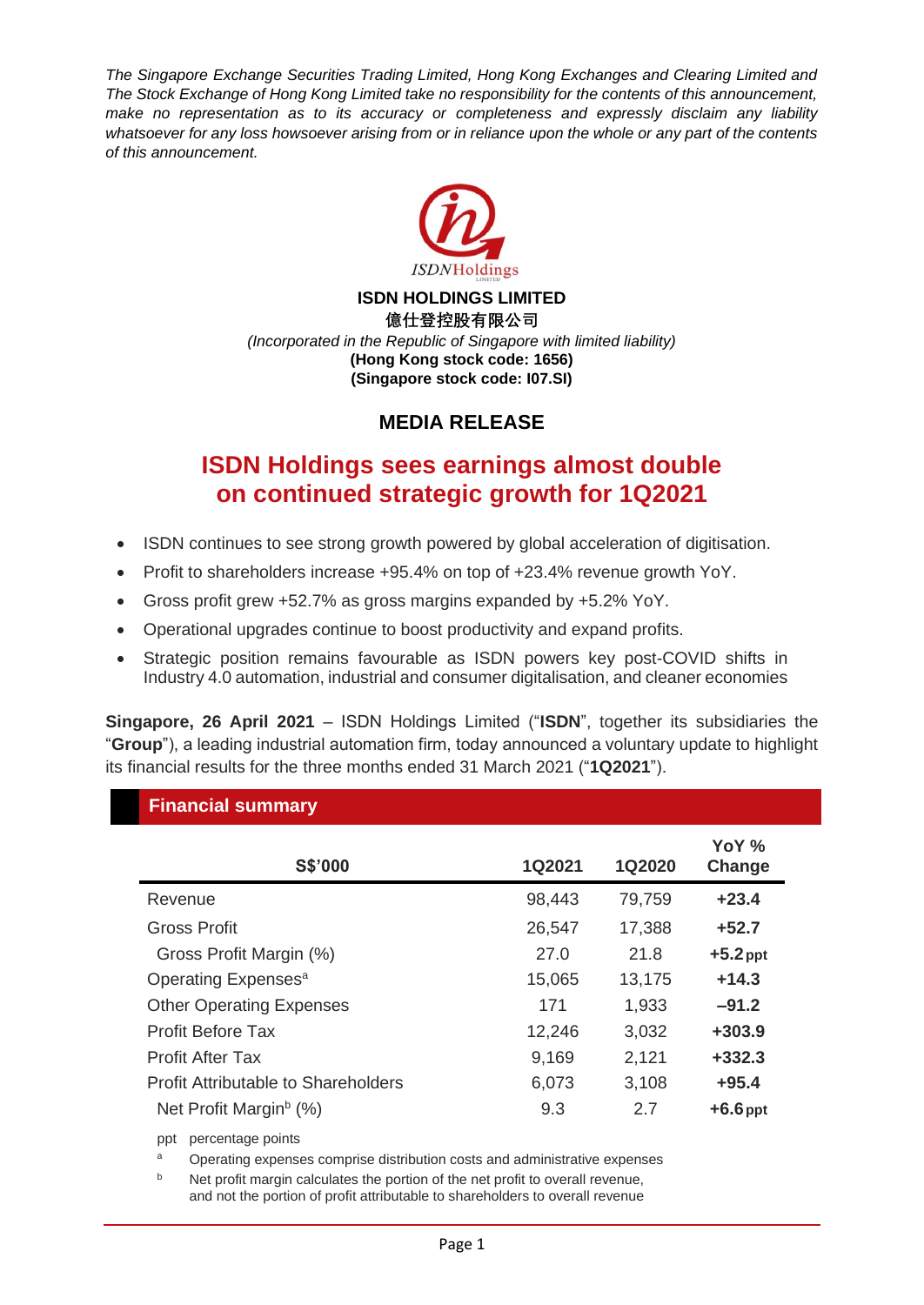## **Strong and continued strategic growth**

ISDN saw broad revenue growth across its customer portfolio in 1Q2021. The Group notes that ISDN remains well-positioned to benefit from key strategic shifts in Asia's post-COVID industrial economy:

| Post-COVID shifts                                                  | are benefiting ISDN's group business                                                                                                                                                                                                       |
|--------------------------------------------------------------------|--------------------------------------------------------------------------------------------------------------------------------------------------------------------------------------------------------------------------------------------|
| <b>Global semiconductor shortage</b><br>multi-year semi supercycle | Strong growth Group's semiconductor segment, where<br>ISDN's solutions power global semi capital equipment.<br>ISDN should benefit from Asia's rise in semiconductors<br>and ongoing shift to advanced IC manufacturing &<br>packaging.    |
| <b>Accelerating Industry 4.0</b><br>adoption                       | Group continues to see growth as its<br>$10,000+$<br>customers shift towards more advanced industrial<br>automation, including labour automation, machine<br>intelligence<br>increasingly<br>bespoke<br>and<br>industrial<br>capabilities. |
| <b>Next-generation technologies</b>                                | ISDN's solutions power manufacturing and products<br>for key next-generation technologies including Industry<br>4.0, 5G, cloud/edge computing, advanced medical<br>equipment, and clean technology.                                        |
| <b>Shift to clean technology</b>                                   | ISDN continues to back the global shift to cleaner<br>economies, with its core industrial solutions that<br>promote platform re-use and upgrades, and with its<br>growth portfolio of clean energy and disinfectants.                      |
| <b>Labour replacement</b>                                          | COVID-19 and geopolitical tensions have reduced<br>global labour mobility and increased employee health<br>risk, leading to acceleration in labour automation for<br>ISDN's customer base.                                                 |
| <b>Geopolitical tensions</b>                                       | For over 30 years, ISDN has established positive,<br>geopolitically neutral trading relations out of its<br>Singapore headquarters. The Group continues to<br>benefit from its strategically neutral operating model.                      |

ISDN's focus on advancing its engineering, software, and solutions capabilities to meet the growing needs of its customers has not only generated solid growth in 1Q2021, but also strengthens ISDN's long-term growth capabilities.

In addition to delivering strong core business results in 1Q2021, ISDN continued to make commercial progress advancing its emerging portfolio of clean energy and disinfectant products.

Reflecting the strength of its overall position, the Group notes that in 1Q2021 it delivered customer solutions across Asia's growth industry segments including semiconductor manufacturing, OLED advanced displays, medical ventilators used for COVID-19 treatment, intelligent robotic repair equipment, and labour automation solutions for welding and logistics. These solutions highlight the broad frontier of innovation that ISDN delivers to customers as Asia's industrial economy advances.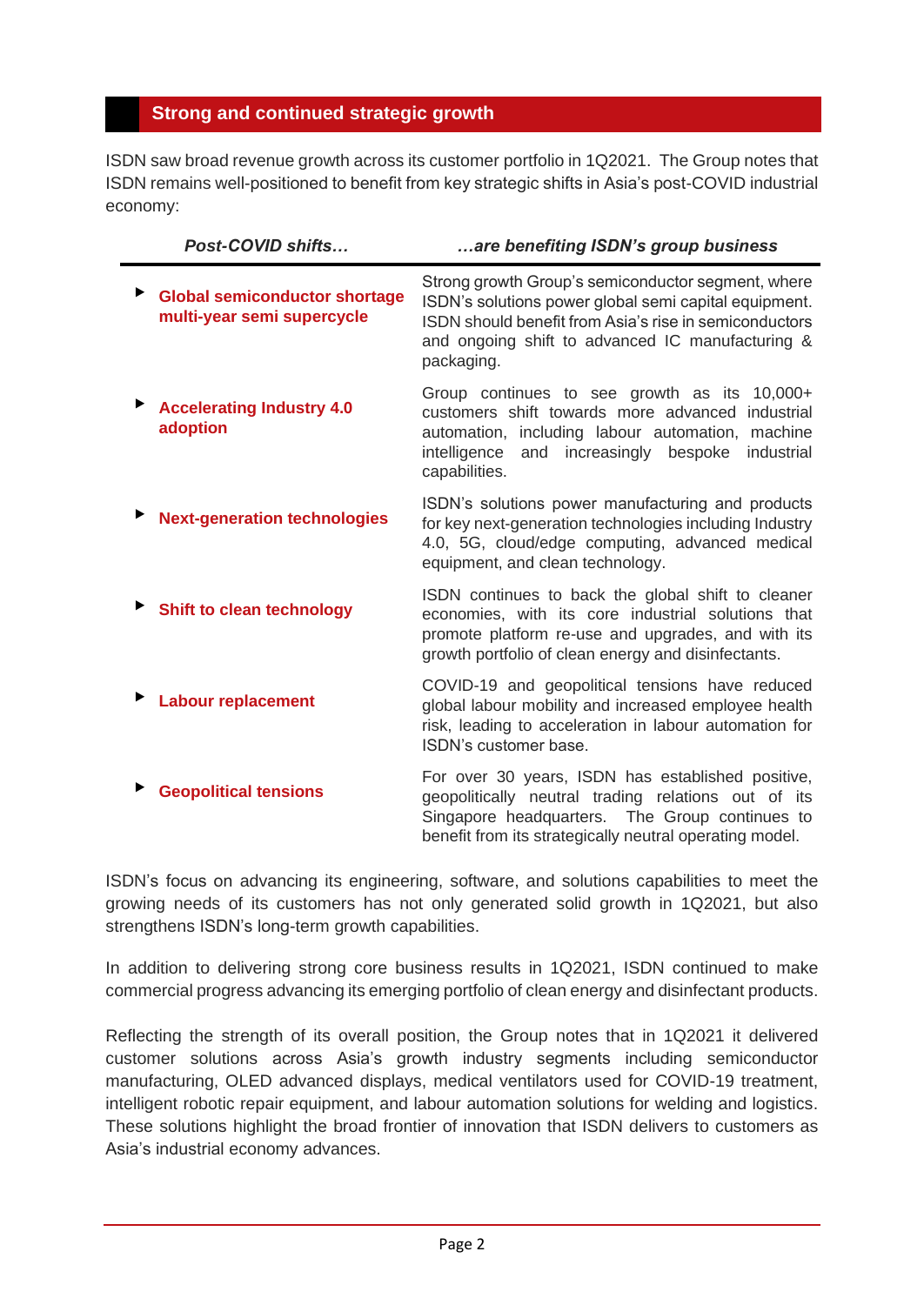## **Operational focus grows productivity and profits**

Despite seeing strong growth, ISDN remained focused on upgrading its operating infrastructure and capabilities. The Group believes this ongoing commitment will help ISDN to scale operations and earnings better, growing productivity in the coming years.

Throughout the pandemic period, ISDN upgraded its finance and IT systems, and consolidated operational controls. The Group also strengthened its customer intelligence systems and activities as it seeks to build more proactive relationships with customers to anticipate their automation needs. The Group is cautiously optimistic that these upgrades will also improve ISDN's ability to increase forecasting accuracy and visibility over time.

Reflecting the significant improvements in productivity, the Group notes that while revenue grew +23.4% and profit to shareholders grew 95.4% YoY in 1Q2021, operating expenses increased by only +14.3% YoY.

## **Financial results**

Overall revenue for the Group grew +23.4% YoY to S\$98.4 million for 1Q2021, on the back of continued market demand for industrial automation throughout Asia.

ISDN's focus on growing productivity together with revenue helped Group profit grow faster than revenues as follows:

- Net profit attributable to shareholders grew +95.4% to S\$6.1 million for 1Q2021 compared to S\$3.1 million in 1Q2020;
- Gross margins expanded by +5.2% YoY to 27.0%, driving a +52.7% YoY increase in growth profit to S\$26.5 million;
- Profit before tax quadrupled YoY to S\$12.2 million for 1Q2021 compared to S\$3.0 million for 1Q2020; and
- Net profit quadrupled YoY to S\$9.2 million for 1Q2021 compared to S\$2.1 million for 1Q2020.

The Group maintains healthy balance sheet with cash and equivalent balance of S\$54.6 million as of 31 March 2021.

## **CEO remarks**

Reflecting on ISDN's strategic position and performance in 1Q2021, **Mr Teo Cher Koon, ISDN's Managing Director and President** remarked that "ISDN is honoured to support our customers across so many vital segments of Asia's next-generation industrial economy.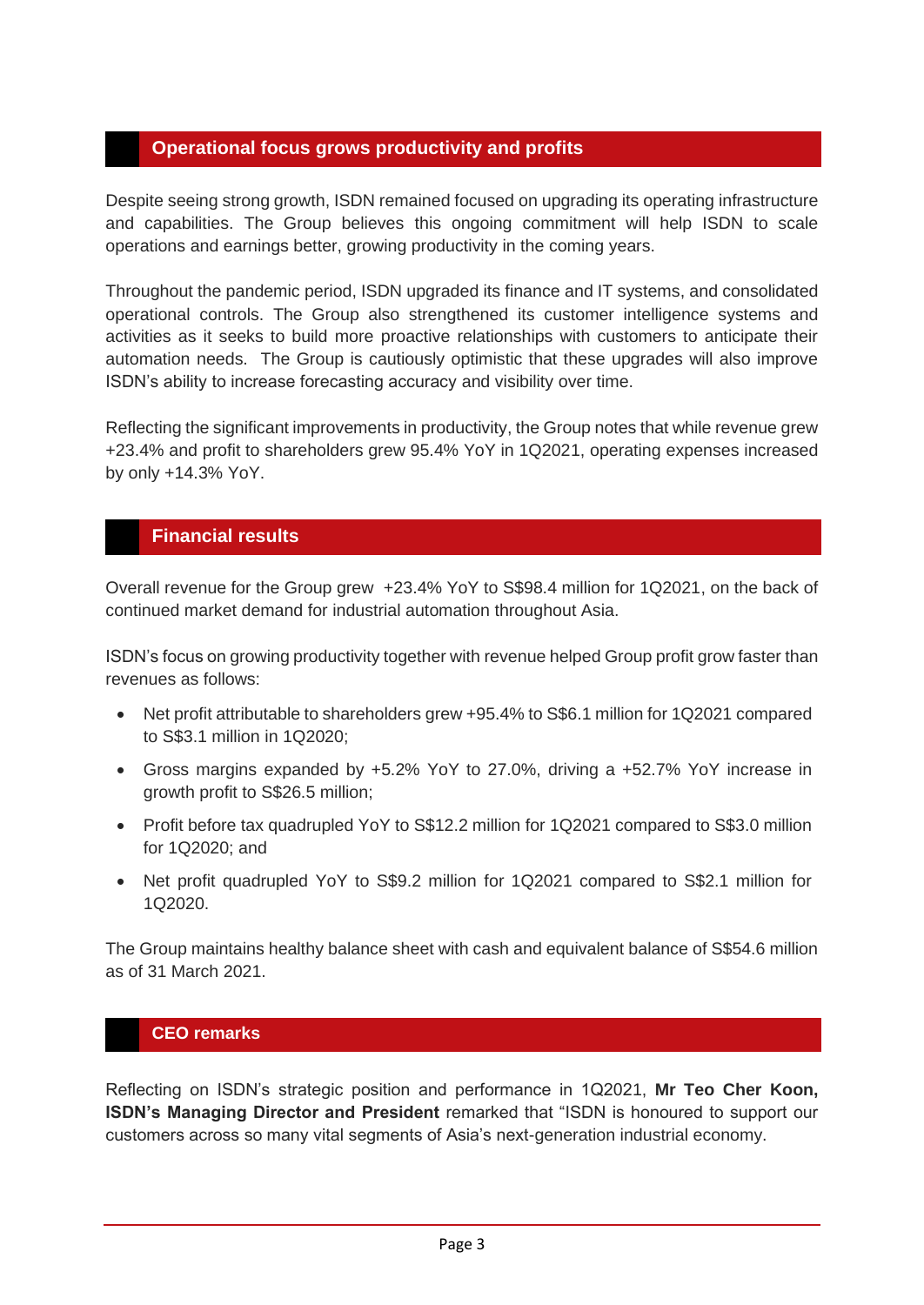Today, ISDN's solutions are helping to alleviate the shortage of global semiconductors, create more advanced and healthier industrial workplaces, advance the clean economy in the region, and support the rollouts of 5G, IoT, machine intelligence, and digitalisation around the world.

We continue to partner closely with customers to help them advance their industrial capabilities, and we're thankful to our shareholders for your continued support of the Group.

While we're proud that ISDN has built a clear growth position for Asia's shifts in technology, geopolitics, and digitalisation, we're not resting on our accomplishments: ISDN continues to push forward with growing our technology capabilities, improving our productivity, and advancing our emerging business portfolio. We will continue to stay close to the needs our customers to capitalise on the massive digitalisation shift underway in Asia's industry."

 $\equiv$  End  $\equiv$